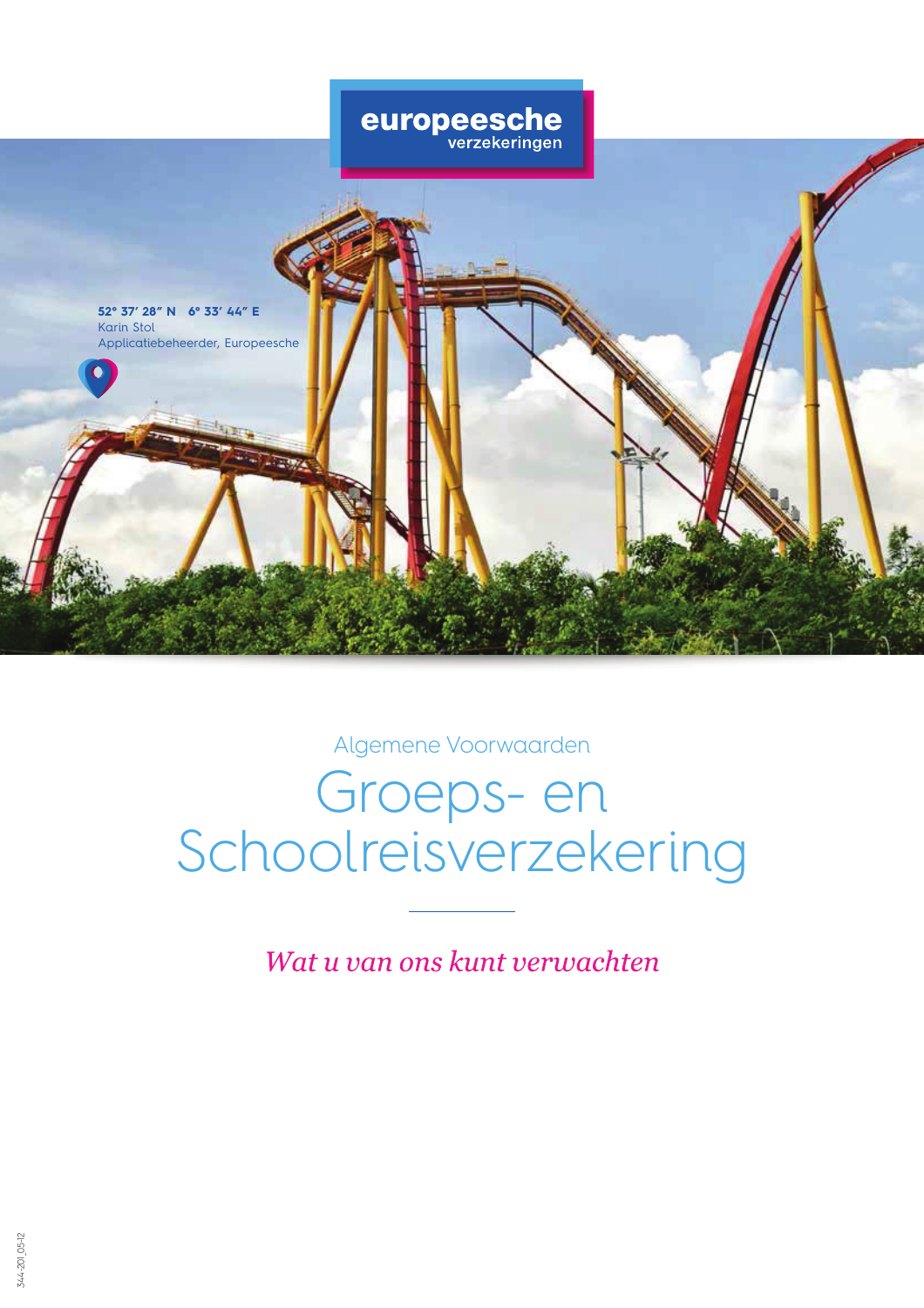Deze voorwaarden zijn een aanvulling op onze Algemene Contractvoorwaarden.

## **INHOUDSOPGAVE**

| 1              | Wie zijn er verzekerd?                        | 5                |   | Premie niet betaald                              | 10 |
|----------------|-----------------------------------------------|------------------|---|--------------------------------------------------|----|
| $\overline{2}$ | Waar bent u verzekerd?                        | 5                |   | Opzet                                            | 10 |
| 3              | Wanneer geldt de dekking van uw verzekering?  | 5                |   | Misdrijf                                         | 10 |
|                | Begin                                         | 6                |   | Alcohol en drugs                                 | 10 |
|                | Einde                                         | 6                |   | Molest, atoomkernreacties, kaping en             |    |
|                | Uw dekking verlengen                          | 6                |   | verbeurdverklaring                               | 11 |
|                | Maximale reisduur                             | 6                |   | Overschrijden van reisduur                       | 11 |
| 4              | Waarvoor bent u verzekerd?                    | 6                |   | Gevaarlijke werkzaamheden of activiteiten        | 11 |
|                | Personenhulpverlening                         | 6                |   | Sport                                            | 11 |
|                | Telefoonkosten                                | 6                |   | Wedstrijden met motorvoer- en motorvaartuigen    | 11 |
|                | Buitengewone kosten                           | 6                |   | Negeren van verbod of waarschuwing               | 11 |
|                | Bagage                                        | 6                |   | Behandeling buiten Nederland van te voren bekend | 11 |
|                | Sport                                         | 6                |   | (poging tot) Zelfdoding                          | 11 |
|                | Geneeskundige kosten                          | $\overline{7}$   |   | Niet verzekerde voorwerpen                       | 11 |
|                | Ongevallen                                    | 7                |   | Geen handbagage                                  | 12 |
| 5              | Wat krijgt u vergoed?                         | 7                |   | Slijtage                                         |    |
|                | Overlijden                                    | 8                |   | Weersinvloeden                                   | 12 |
|                | Ernstige ziekte of ongeval                    | 8                |   | Eigen gebrek                                     | 12 |
|                | Eerder terug naar Nederland                   | 8                |   | Lichte beschadiging                              | 12 |
|                | Langer verblijf in het buitenland             | 8                |   | Gevolgschade                                     | 12 |
|                | Verzendkosten van medicijnen en hulpmiddelen  | 8                |   | Onvoldoende voorzorgsmaatregelen                 | 12 |
|                | Opsporing, redding en berging                 | 8                |   | Onvoldoende toezicht                             | 12 |
|                | Kilometervergoeding                           | 8                |   | Geneeskundige kosten                             | 12 |
|                | Telefoonkosten                                | 8                |   | Ongevallen                                       | 12 |
|                | Schade vakantieverblijf                       | 8                | 7 | Hoe handelen wij uw schade af?                   | 12 |
|                | Aftrek verblijfkosten                         | 8                |   | Vaststellen en afhandelen van de schade          | 12 |
|                | Vergoeding bagageschade                       | $\boldsymbol{9}$ |   | Uitbetaling                                      | 12 |
|                | Reparatie van bagage                          | $\boldsymbol{9}$ | 8 | Wat zijn uw verplichtingen?                      | 12 |
|                | Transport van teruggevonden bagage            | 9                |   | Contact opnemen met de Europeesche Hulplijn      | 12 |
|                | Tent                                          | 9                |   | Juiste gegevens opgeven en wijzigingen doorgeven | 13 |
|                | Gehuurde duik-, winter- en bergsportartikelen | 9                |   | Schade voorkomen                                 | 13 |
|                | Reisdocumenten                                | 9                |   | Schade melden                                    | 13 |
|                | Kostbaarheden                                 | 9                |   | Medewerking verlenen                             | 13 |
|                | Meerdere verzekeringen                        | 9                |   | Ziekte, ziekenhuisopname, ongeval of overlijden  | 13 |
|                | Geneeskundige kosten                          | 9                |   | Stuur altijd een schadeformulier op              | 13 |
|                | Ongevallen                                    | 9                |   | Bagage                                           | 13 |
|                | Wettelijke rente                              | 10               |   | Geneeskundige kosten                             | 14 |
|                | Meerdere verzekeringen                        | 10               |   | Terugbetalen ongedekte kosten                    | 14 |
| 6              | Wanneer krijgt u geen vergoeding?             | 10               |   |                                                  |    |

#### $\mathbf 1$ WIE ZIJN ER VERZEKERD?

- 1.1 Alle deelnemers en begeleiders van de op uw polisblad genoemde reis. Zij moeten wel allemaal een vaste woonplaats in Nederland hebben en ingeschreven zijn in een Nederlands bevolkingsregister.
- 1.2 Wie zijn er voor Aansprakelijkheid verzekerd?
	- u en andere deelnemers;
	- u, voor zover u aansprakelijk bent voor het handelen van de begeleiders;
	- begeleiders van de groepsreis.
	- deelnemers aan de groepsreis.

#### **WAAR BENT U VERZEKERD?**  $2^{\circ}$

- 2.1 Op uw polisblad staat waar u verzekerd bent. Er zijn twee mogelijkheden. U heeft dekking voor:
	- Nederland, België en Luxemburg en tijdens trips van maximaal 48 uur hierbuiten, of
	- Europa, inclusief de Azoren, de Canarische Eilanden, Madeira, Algerije, Egypte, Israël, Libanon, Libië, Marokko, Syrië, Tunesië en heel Turkije. U bent in andere landen in de wereld ook verzekerd tijdens trips van maximaal 48 uur.

### **WANNEER IS UW VERZEKERING GELDIG?**  $\overline{3}$

Het begin en het einde van de dekking staan vermeld op uw polisblad en/of uw boekingsformulier. U heeft alleen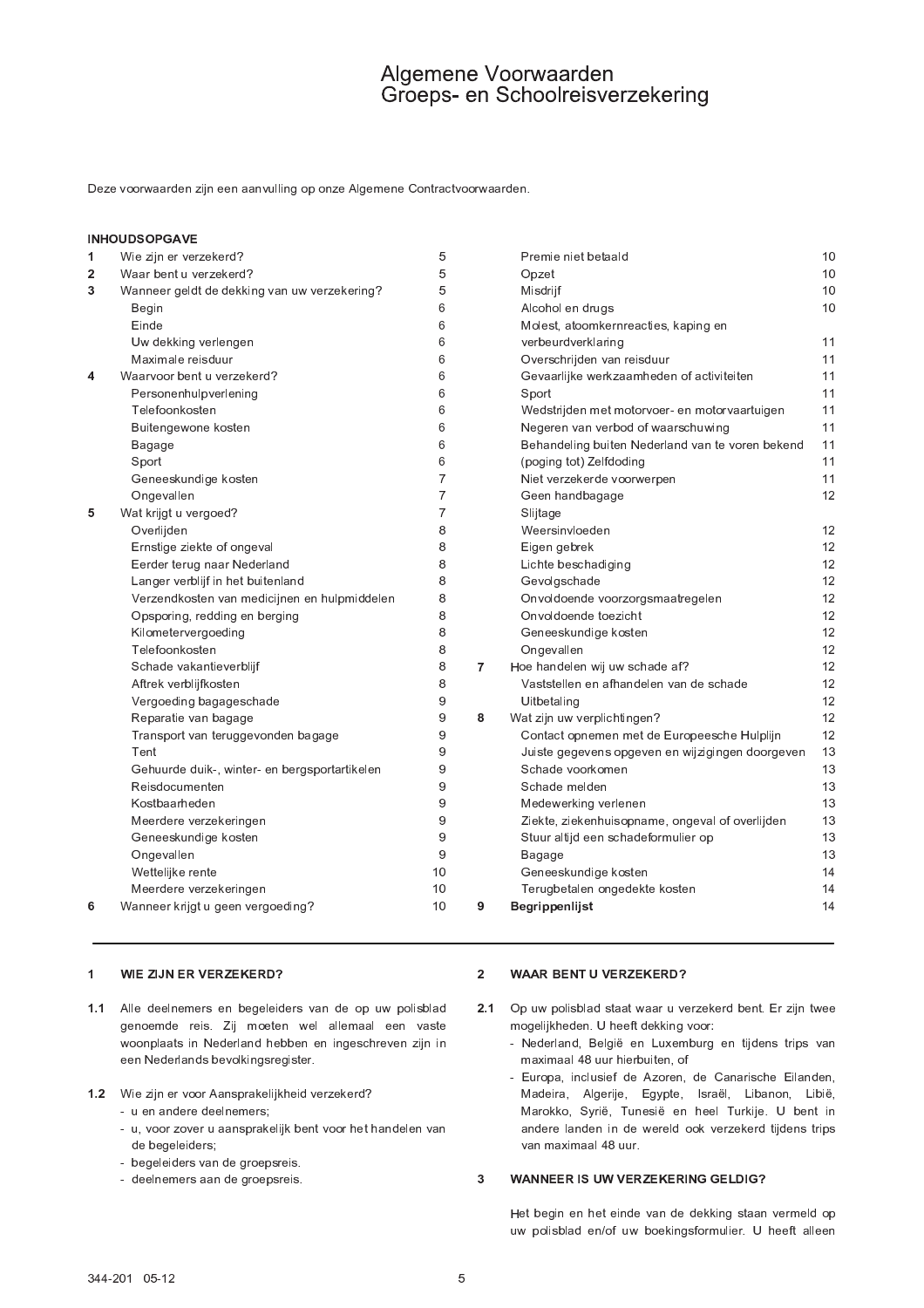dekking als de hele reisduur (heenreis, verblijf en terugreis) is verzekerd.

## Begin

- 3.1 De dekking van uw verzekering begint op het moment dat -  $u$ ; en/of
	- uw bagage; en/of
	- medeverzekerde; en/of
	- de bagage van een medeverzekerde;

voor een reis de woning in Nederland verlaat.

## Einde

- 3.2 De dekking van uw verzekering eindigt op het moment dat -  $u$ ; en/of
	- uw bagage; en/of
	- medeverzekerde; en/of

- de bagage van een medeverzekerde;

terugkeert in de woning in Nederland.

De dekking eindigt ook op de einddatum die op uw polisblad staat. Daarna vergoeden wij geen schade meer. Behalve als uw reis langer duurt door onvoorziene vertraging buiten uw wil. Dan blijft de dekking geldig tot het eerst mogelijke tijdstip van terugkeer in uw woning.

## Uw dekking verlengen

3.3 Wilt u de dekking van uw verzekering verlengen? Dan zien wij uw verzoek als een aanvraag voor een nieuwe verzekering. Behalve als uw reis langer duurt door onvoorziene vertraging buiten uw wil. Dan blijft de dekking geldig tot het eerst mogelijke tijdstip van terugkeer in uw woning.

## Maximale reisduur

3.4 Voor reizen in Nederland, België en Luxemburg heeft u maximaal 90 aaneengesloten dagen dekking. Buiten Nederland heeft u maximaal 180 aaneengesloten dagen dekking. Ook als u meerdere reisverzekeringen heeft gelden deze maximale aaneengesloten perioden.

## **WAARVOOR BENT U VERZEKERD?**  $\overline{4}$

De hieronder genoemde verzekerde gebeurtenissen moeten hebben plaatsgevonden tijdens de looptijd van uw verzekering.

## Personenhulpverlening

- 4.1 U bent verzekerd voor personenhulpverlening. Dat betekent dat wij hulp verlenen bij:
	- ziekte, ongevallen of overlijden van u of een medeverzekerde
	- het toezenden van medicijnen, kunst- en hulpmiddelen;
	- het overmaken van geld in noodgevallen.

## Telefoonkosten

4.2 U bent verzekerd voor telefoongesprekken die u heeft met de Europeesche Hulplijn en andere telefoongesprekken die te maken hebben met een gebeurtenis. De gebeurtenis moet wel door de verzekering gedekt zijn.

## Buitengewone kosten

- 4.3 U bent verzekerd voor schade die u lijdt:
	- door overlijden, ziekte of een ongeval van u of een meereizende verzekerde;
	- door een onvoorzien langer verblijf in het buitenland na de oorspronkelijke datum waarop u zou terugreizen door:
		- werkstakingen bij het vervoersbedrijf waarmee u reist;
		- lawines
		- abnormale sneeuwval,
- bergstortingen,
- natuurgeweld,
- mist.
- voor het bijwonen van een begrafenis of crematie van een niet meereizende huisgenoot of familieleden in de 1e of 2e graad;
- voor uw terugkeer naar Nederland voor ernstige ziekte of een ernstige verwonding door een ongeval van een niet meereizende huisgenoot of familieleden in de 1e of 2e graad.

## **Bagage**

4.4 U bent verzekerd voor diefstal, beschadiging en verlies van bagage en reisdocumenten.

U bent alleen verzekerd voor bagage en reisdocumenten als u heeft gekozen voor Combinatie 2.

## Diefstal van bagage uit of vanaf een vervoermiddel

- $4.5$ U bent alleen verzekerd voor diefstal van bagage uit of vanaf een vervoermiddel als:
	- het voertuig goed was afgesloten en er sporen van inbraak aanwezig zijn;
	- de bagage was opgeborgen in:
		- een afzonderlijke, afgesloten (koffer)ruimte van een personenauto of motor;
		- de achterbak van een personenauto die u met een hoedenplank of rolhoes heeft afgedekt;
		- een kampeerauto, bestelbus, bestelauto of caravan. De bagage mag van buitenaf niet zichtbaar zijn;
		- de bagageaanhangwagen of vouwkampeerwagen;
		- een goed afgesloten harde bagagebox of skibox. De box moet goed op het vervoermiddel vastzitten, zodat iemand deze niet gemakkelijk kan stelen.

Deze voorwaarden gelden niet tijdens een korte rust- of eetpauze als u onderweg bent.

## Kostbaarheden

- 4.6 U bent alleen verzekerd voor diefstal van kostbaarheden uit een vervoermiddel als u:
	- de kostbaarheden daar heeft opgeborgen omdat u in een tent overnachtte.
	- het vervoermiddel een kampeerauto of caravan is. Deze moet op het moment van de diefstal als vakantieverblijf in gebruik zijn en op een kampeerterrein staan. De camper of caravan goed zijn afgesloten en er moeten sporen van inbraak aanwezig zijn.

In alle andere gevallen is diefstal van kostbaarheden uit een vervoermiddel niet verzekerd.

4.7 U bent niet verzekerd voor diefstal van kostbaarheden die op een vervoermiddel lagen of aan het vervoermiddel waren vastgemaakt.

## Reisdocumenten

48 U bent niet verzekerd voor diefstal van reisdocumenten uit of vanaf een vervoermiddel.

## Sport

- 4.9 U bent standaard verzekerd voor schade tijdens de reis door:
	- het sleeën door kinderen tot 14 jaar,
	- schaatsen.
	- langlaufen,
	- duiken.

Als u voor Combinatie 2 heeft gekozen ben u ook verzekerd tijdens de beoefening van: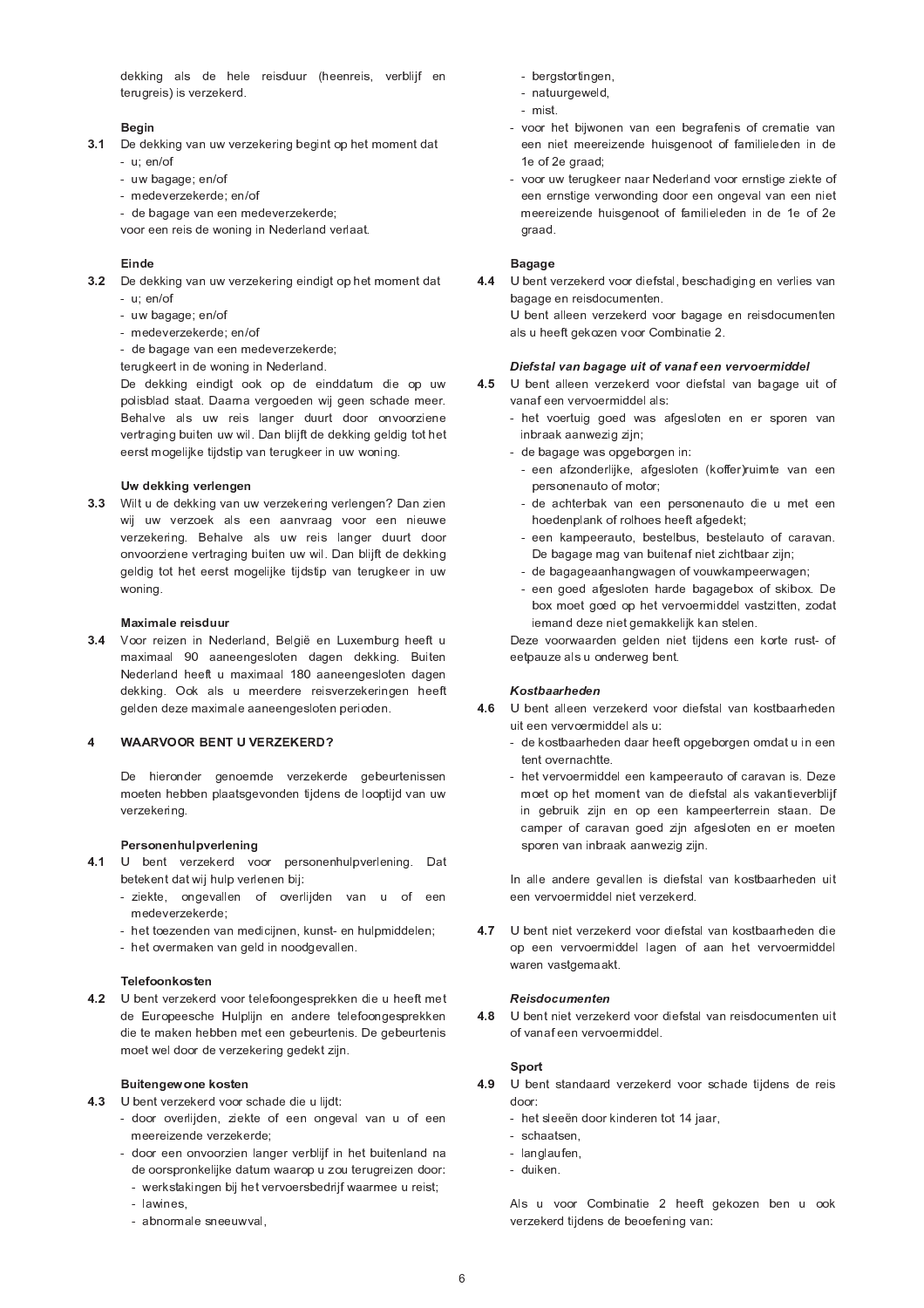- wintersport;
- bergsport;
- luchtsport, zoals parachutespringen, ballonvaren, zweefvliegen, parapente, sport-, ultralight- en microlightvliegen;
- watersport, zoals rafting, canyoning flottage, Hydrospeed, skyboot, wildwaterkanoën en wedstrijdzeilen op zee;
- overige sporten, zoals vechtsporten, rugby, wielerwedstrijden en wedstrijden te paard.

## Geneeskundige kosten

- 4.10 U krijgt de kosten voor een geneeskundige en tandheelkundige behandeling vergoed zolang de dekking van uw verzekering geldig is. Dit geldt alleen voor de kosten die u maakt binnen 365 dagen na het begin van de behandeling.
- 4.11 Voor vergoeding van een behandeling tijdens een buitenlandse reis, is het noodzakelijk dat de behandeling niet kan worden uitgesteld tot u terug bent in Nederland.
- 4.12 Kunt u aantonen dat een geneeskundige of tandheelkundige behandeling noodzakelijk is door een ongeval? Dan bent u ook verzekerd voor noodzakelijke nabehandelingen in Nederland. Dit geldt alleen voor de kosten die u maakt binnen 365 dagen na het ongeval. De verzekering moet wel geldig zijn op het moment dat het ongeval plaatsvond.

## Ongevallen

4.13 U bent verzekerd als u overlijdt of blijvend invalide wordt als gevolg van een ongeval tijdens de reis. Het overlijden of de blijvende invaliditeit moet direct en alleen het gevolg zijn van een ongeval.

### WAT KRIJGT U VERGOED? 5

Hoeveel krijgt u maximaal vergoed? Dat vindt u in onderstaand dekkingsoverzicht. De verzekerde bedragen in het overzicht zijn in euro's en gelden per verzekerde per reis. Is dit anders, dan staat dat erbij.

Met kostprijs bedoelen wij dat wij de schade volledig vergoeden.

## **DEKKINGSOVERZICHT**

|                                | Comb. 1   | Comb.2    |
|--------------------------------|-----------|-----------|
| Personenhulpverlening          | kostprijs | kostprijs |
| Telecommunicatiekosten         | $50 -$    | $100 -$   |
| <b>Buitengewone kosten</b>     |           |           |
| alleen na toestemming          |           |           |
| SOS International              | kostprijs | kostprijs |
| Reiskosten medereizigers voor  | $250 -$   | $250 -$   |
| ziekenhuis bezoek              |           |           |
| en verblijfskosten overkomst   |           |           |
| één persoon voor noodzakelijke |           |           |
| bijstand tijdens ziekenhuis-   |           |           |
| opname als u alleen reist      | kostprijs | kostprijs |
| <b>Bagage</b>                  | niet      | verzekerd |
|                                | verzekerd |           |
| - totaal eigendommen           |           |           |
| per verzekerde                 |           | $1.000 -$ |
| - totaal eigendommen per       |           |           |

| instelling, organisatie, |           |
|--------------------------|-----------|
| vereniging of school     | $2.000 -$ |

|                                                        | Comb. 1     | Comb. 2    |
|--------------------------------------------------------|-------------|------------|
| waarvan ten hoogste voor:                              |             |            |
| de volgende kostbaarheden:                             |             |            |
| - beeld-, geluids- en                                  |             |            |
| computerapparatuur                                     |             |            |
| (inclusief software)                                   |             | 500,-      |
| - sieraden                                             |             | $200 -$    |
| - horloges                                             |             | 200,-      |
| - autoradiofrontje, per polis                          |             | $200 -$    |
| - telecommunicatieapparatuur                           |             |            |
| (waaronder mobiele                                     |             |            |
| telefoons incl.beltegoed)                              |             | $200 -$    |
| - beeld-, geluids- en                                  |             |            |
| informatiedragers, per polis                           |             | -,200      |
| - per (zonne)bril/set                                  |             |            |
| contactlenzen                                          |             | $100 -$    |
| - per opblaasbare boot,                                |             |            |
| zeil-/surfplank, kano (inclusief<br>aan-en toebehoren) |             | $200, -$   |
| - per fiets (inclusief aan- en                         |             |            |
| toebehoren)                                            |             | $200 -$    |
| - kunstgebitten en kunstmatige                         |             |            |
| gebitselementen                                        |             | 200,-      |
| - gehoorapparaten                                      |             | $200 -$    |
| - op reis meegenomen                                   |             |            |
| geschenken, per polis                                  |             | $200 -$    |
| - tijdens de reis aangeschafte                         |             |            |
| voorwerpen die niet voor direct                        |             |            |
| en eigen gebruik bestemd                               |             |            |
| zijn, per polis                                        |             | $200 -$    |
| - huur tent, per polis                                 |             | $200 -$    |
| - noodzakelijke aanschaf                               |             |            |
| kleding en toiletartikelen bij ver-                    |             |            |
| traagde aankomst van bagage                            |             | 250,-      |
| - gereedschappen                                       |             | 200,-      |
| eigen risico, per verzekerde                           |             | geen       |
| reisdocumenten                                         |             | kostprijs  |
| Schade vakantieverblijf                                |             |            |
| alleen als de schade hoger                             |             |            |
| is dan € 25,-                                          | 200,-       | 500,-      |
| Geneeskundige kosten                                   |             |            |
| - gemaakt buiten                                       |             |            |
| Nederland                                              | $10.000,-$  | kostprijs  |
| - gemaakt in Nederland                                 | $1.000 -$   | $1.000 -$  |
| tandheelkundige kosten                                 | 200,-       | $200, -$   |
| Ongevallen                                             |             |            |
| - bij overlijden                                       | $10.000,-$  | $10.000,-$ |
| - bij algehele blijvende                               |             |            |
| invaliditeit                                           | 40.000,-    | $40.000 -$ |
| zonder helm (mee)rijden op                             |             |            |
| een motorrijwiel met een                               |             |            |
| cilinderinhoud van 50cc                                |             |            |
| of meer                                                | $2.000,-$   | $2.000,-$  |
| Rechtsbijstand                                         | kostprijs   | kostprijs  |
| Aansprakelijkheid                                      | $100.000,-$ | 200.000,-  |
| maximum verzekerd bedrag                               |             |            |
| per gebeurtenis                                        | 250.000,-   | 500.000,-  |
| Winter-/bijzondere sporten                             | niet        | verzekerd  |
|                                                        | verzekerd   |            |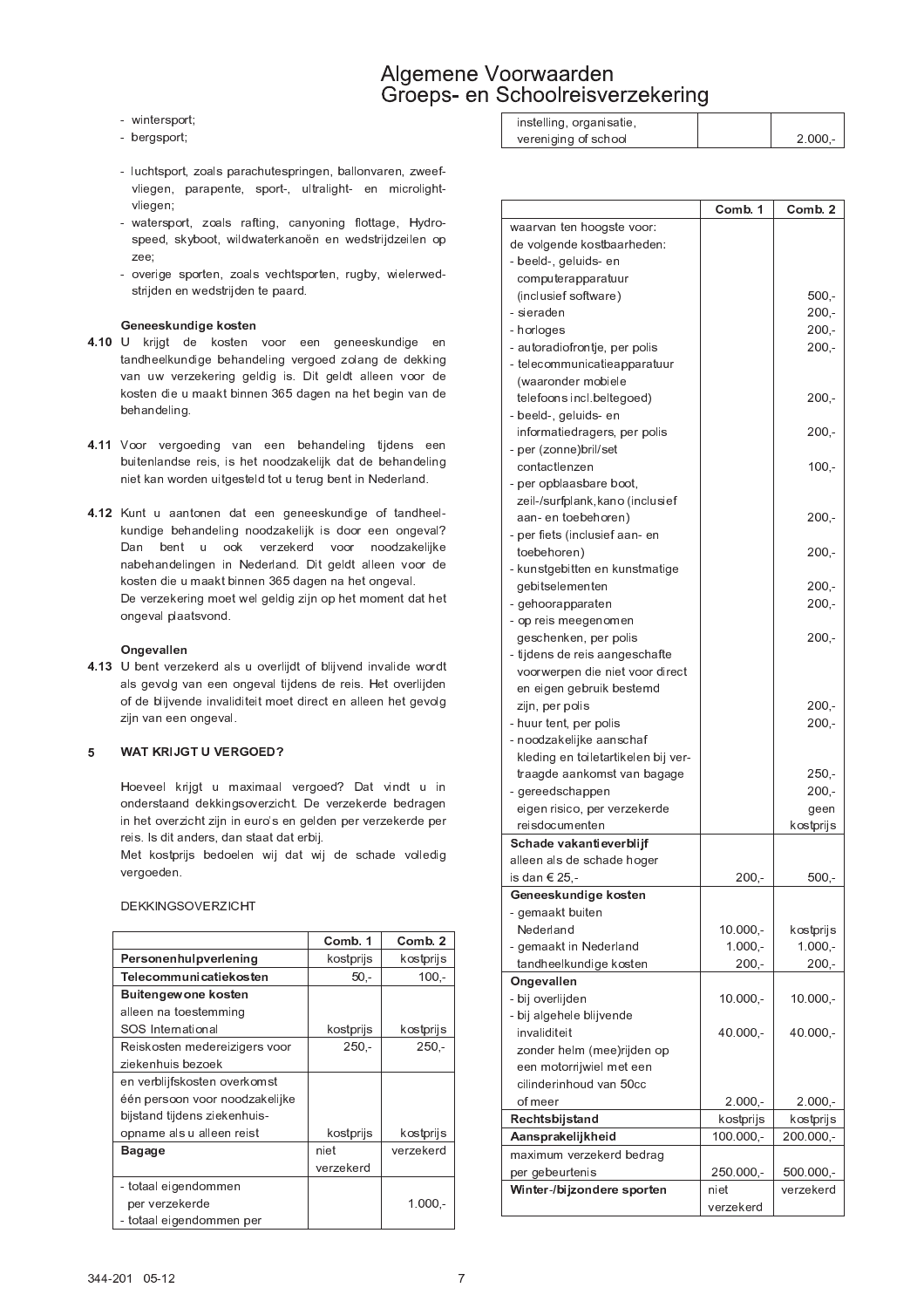Wij vergoeden de kosten in artikel 5 alleen:

- als u hiervoor toestemming heeft gekregen van SOS International:
- als ze onvoorzien zijn;
- als ze redelijk en noodzakelijk zijn.

## Overlijden

- 5.1 Overlijdt u tijdens uw reis? Dan vergoeden wij:
	- de kosten van het vervoer van uw lichaam naar Nederland of de kosten van de begrafenis of crematie in het buitenland en de extra kosten van de overkomst en terugreis van familieleden en huisgenoten. Hiervoor krijgen uw nabestaanden maximaal het bedrag dat het had gekost om uw lichaam naar Nederland te vervoeren;
	- de extra verblijfskosten en extra reiskosten van de terugreis van de overige meereizende verzekerden;
	- reiskosten in Nederland naar en van de plaats van overlijden. En de kosten van het verblijf van maximaal 2 personen. Dit geldt alleen bij overlijden in Nederland;
	- de reis- en verblijfskosten van 1 persoon om een verzekerd familielid bij te staan. Dit geldt alleen als in het reisgezelschap geen ander familielid aanwezig is. Deze persoon heeft tijdens reis en verblijf dezelfde rechten als een verzekerde

## Ernstige ziekte of ongeval

- 5.2 Wordt u ziek of raakt u gewond? Dan vergoeden wij:
	- de noodzakelijke kosten van ziekenvervoer naar Nederland inclusief de noodzakelijke (medische) begeleiding. Het vervoer per ambulancevliegtuig vergoeden wij alleen als daarmee uw leven wordt gered of invaliditeit wordt voorkomen of verminderd;
	- de extra terugreis- en verblijfskosten van u en indien noodzakelijk, van 1 meereizend persoon;
	- de reis- en verblijfskosten tijdens de terugreis van de meereizende verzekerden als u de bestuurder bent van het vervoermiddel waarmee wordt gereisd en er in het reisgezelschap geen vervangende bestuurder is.
	- de reiskosten van de overige meereizende verzekerden of 1 reisgenoot voor het ziekenhuisbezoek aan verzekerde(n);
	- als u alleen reist: de reis- en verblijfskosten van 1 persoon voor noodzakelijke bijstand Deze persoon heeft tijdens reis en verblijf dezelfde rechten als u;
	- als u verzorger of begeleider bent van kinderen jonger dan 16 jaar of van lichamelijk of geestelijk gehandicapten: de reis- en verblijfskosten van 1 persoon voor noodzakelijke bijstand Deze persoon heeft tijdens reis en verblijf dezelfde rechten als u.

## Eerder terug naar Nederland

- 5.3 Moet u eerder terugkeren naar Nederland? Dan vergoeden wij de extra reis- en verblijfskosten die u moet maken voor uw terugreis naar Nederland. Wij vergoeden ook de kosten voor het terugreizen naar uw bestemming binnen de oorspronkelijke reisduur. Wij vergoeden de kosten in deze gevallen:
	- bij overlijden, een ernstige ziekte of een ernstig ongeval van familieleden in de 1e of 2e graad of nietmeereizende huisgenoten;
	- bij materiële beschadiging van uw eigendom, woning of bedrijf waardoor het noodzakelijk wordt dat u thuis aanwezig bent;
	- als uw waarnemer uitvalt. Dit is de persoon die niet meereist en uw vervanger of (zaak)waarnemer is als u

afwezig bent. De naam van deze persoon moet aan ons zijn doorgegeven. Wij vergoeden de kosten alleen als u geen vervangende waarnemer kunt regelen, er een annuleringsverzekering is afgesloten en de daarop verzekerde waarnemer uitvalt door een verzekerde gebeurtenis.

## Eerder terug door reisgenoot

- 5.4 Moet u eerder naar Nederland terugkeren omdat uw reisgenoot de gebeurtenis genoemd in 5.1, 5.2 of 5.3 overkomt? Dan vergoeden wij alleen de kosten:
	- als uw reisgenoot een eigen reisverzekering voor de reis heeft afgesloten, en
	- als de gebeurtenis door de reisverzekering van uw reisgenoot gedekt is, maar de reisverzekering van uw reisgenoot uw schade niet of niet volledig vergoedt.

Een reisgenoot is een persoon met wie u samen een reis of verblijf heeft geboekt. Deze persoon staat niet als verzekerde op uw polisblad vermeld, maar wel op het boekings- of reserveringsformulier.

## Langer verblijf in het buitenland

- $5.5$ Moet u langer blijven dan de oorspronkelijke datum van de terugreis? En komt dat:
	- door lawines, abnormale sneeuwval, bergstortingen, mist, of ander natuurgeweld?
	- door een staking bij het vervoersbedrijf dat de terugreis verzorat?

Dan vergoeden wij de extra reis- en verblijfkosten die u of een medeverzekerde moet maken.

## Verzendkosten van medicijnen en hulpmiddelen

5.6 Heeft u medicijnen of hulpmiddelen nodig? En moeten die worden opgestuurd? Dan vergoeden wij de verzendkosten. De kosten van douaneheffing en retourvracht worden niet vergoed.

## Opsporing, redding en berging

5.7 Wij vergoeden de noodzakelijke kosten van uw opsporing, redding en/of berging als dat gebeurt door een daartoe bevoegde instantie.

## Kilometervergoeding

5.8 Wij vergoeden de extra reiskosten met uw vervoermiddel op basis van de 'Letselschade Richtlijn Kilometervergoeding' van De Letselschade Raad (www.deletselschaderaad.nl).

## Telefoonkosten

5.9 Wij vergoeden de telefoonkosten van contacten met de Europeesche Hulplijn. De overige gemaakte telefoonkosten vergoeden wij tot het genoemde bedrag in het dekkingsoverzicht.

## Schade vakantieverbliif

- $5.10$ Heeft u schade veroorzaakt aan uw vakantieverblijf? Dan vergoeden wij de schade:
	- aan het verblijf (en de inrichting van het verblijf) dat u gehuurd heeft of dat u mocht gebruiken.
	- aan een kluisje dat u (tijdens de reis) gehuurd heeft omdat u de sleutel bent kwijtgeraakt.
	- De schade moet wel hoger zijn dan € 25,- en u moet aansprakelijk zijn voor de schade.

## Aftrek verblijfkosten

5.10 Wij verminderen de vergoeding als u door de verzekerde gebeurtenis geld bespaart of terugkrijgt.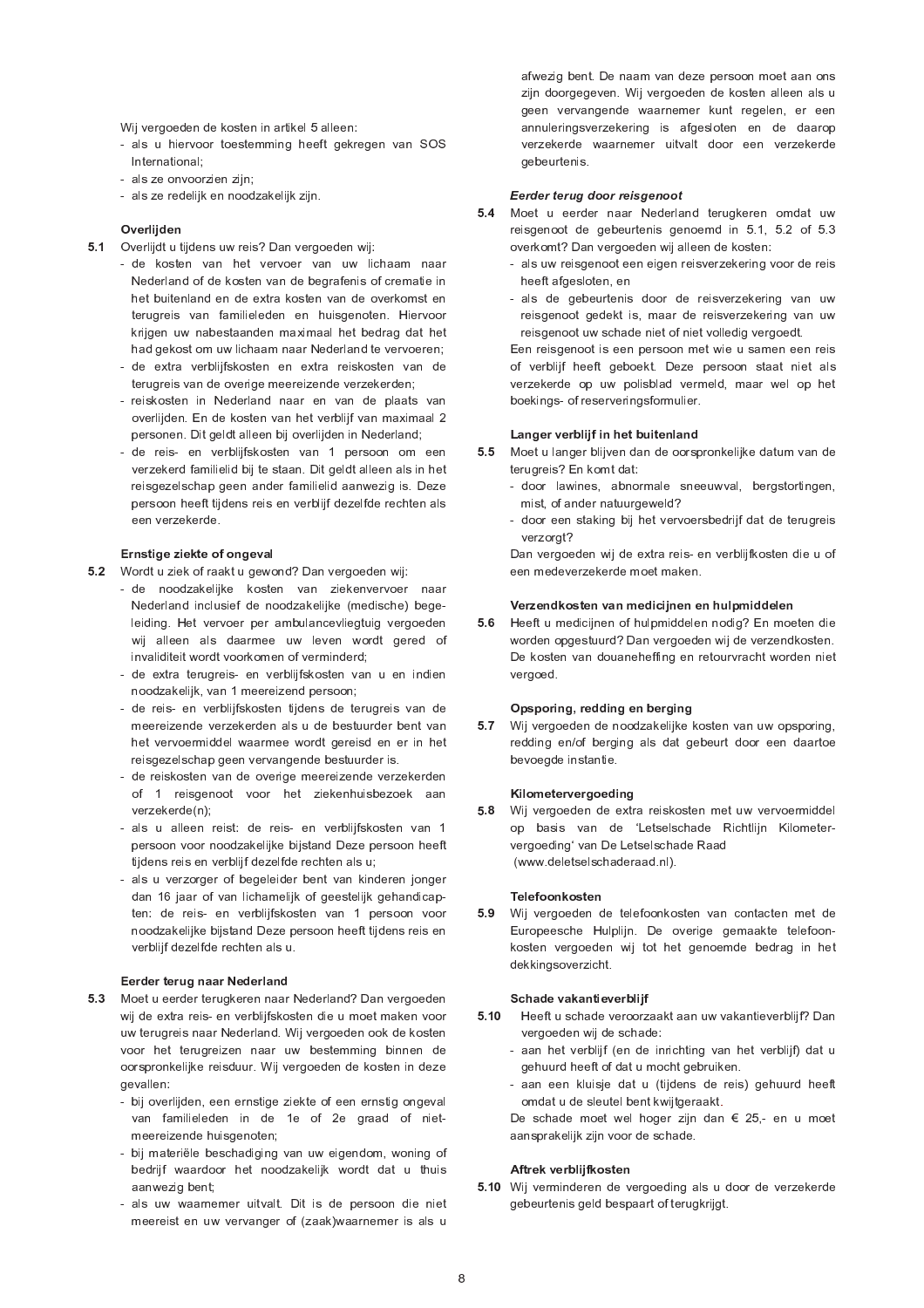Ontvangt u van ons een vergoeding voor

verblijfskosten? Dan verminderen wij de vergoeding met 10% vanwege de kosten die u bespaart op uw normale levensonderhoud.

## Vergoeding bagageschade

5.12 Is uw bagage beschadigd, verloren of gestolen? Dan mogen wij uw bagage herstellen of vervangen. Wij betalen de kosten hiervan. U kunt uw bagage niet aan ons overdragen. Behalve als wij u daar om vragen. Schade aan uw bagage is alleen verzekerd als u heeft gekozen voor Combinatie 2

## Reparatie van bagage

5.13 Is de schade aan een voorwerp te repareren? Dan vergoeden wij de reparatiekosten. Wij vergoeden nooit meer reparatiekosten dan de waarde van het voorwerp voordat dit werd beschadigd. U moet altijd contact met ons opnemen voordat u de beschadigde bagage laat repareren.

## Onherstelbare beschadiging, verlies of diefstal van bagage

- 5.14 Is er sprake van onherstelbare beschadiging, verlies of diefstal van bagage? Dan vergoeden wij:
	- de nieuwwaarde, als de bagage niet ouder is dan 1 jaar. U moet wel kunnen bewijzen dat de bagage niet ouder is dan 1 jaar, anders vergoeden wij de dagwaarde;
	- de dagwaarde, als de bagage ouder is dan 1 jaar;
	- de marktwaarde, als vervanging van de bagage niet mogelijk is.

Van de vergoeding trekken wij de waarde van eventuele restanten af. Een restant is de waarde van de bagage na schade.

## Vertraagde bagage

5.15 Komt uw bagage later aan op uw reisbestemming dan bedoeld? Dan vergoeden wij de kosten voor noodzakelijke kleding en toiletartikelen voor de eerste dagen van uw reis. Per verzekerde vergoeden wij maximaal € 250,-. Dit geldt niet als u op weg bent naar het (huis)adres waarin u terugkeert.

## Transport van teruggevonden bagage

5.16 Is uw bagage na diefstal of verlies teruggevonden? Dan vergoeden wij de kosten voor het transport van de teruggevonden bagage naar uw woonplaats in Nederland, na toestemming van de Europeesche Hulplijn. De dekking van de verzekering moet wel geldig zijn op het moment dat u de bagage kwijtraakt. Zijn de kosten voor het transport hoger dan de maximale vergoeding die u krijgt bij diefstal of verlies? Dan krijgt u alleen de maximale vergoeding.

## Tent

5.17 Kunt u niet meer overnachten in uw tent door een van buiten komend onheil? Dan vergoeden wij de kosten voor het huren van een vervangende tent. Een van buitenkomend onheil is een onverwachte en onvoorziene gebeurtenis die niets met de aard of de kwaliteit van de tent te maken heeft. Zoals diefstal van uw tent.

## Gehuurde duik-, winter- en bergsportartikelen

5.18 Wij vergoeden beschadiging, verlies of diefstal van duik-, winter- en bergsportartikelen. Dit geldt ook als u deze artikelen in het buitenland gehuurd heeft.

## Ongebruikte skipassen, skilessen en gehuurde skiuitrusting

Wij vergoeden de kosten van niet gebruikte skipassen, skilessen en gehuurde ski-uitrusting, als u hier, door een verzekerde gebeurtenis, geen gebruik van kunt maken. Wij

vergoeden de kosten voor de dagen dat u ze niet kunt gebruiken:

- omdat u zelf een ongeval krijgt. Stuur ons dan wel een verklaring van een plaatselijke arts, waaruit het ongeval bliikt:

- omdat u eerder moet terugkeren naar Nederland vanwege een verzekerde gebeurtenis waardoor u recht heeft op vergoeding van buitengewone kosten. Dan vergoeden wij ook de kosten van de verzekerden die met u terug moeten reizen,

- omdat u in het ziekenhuis ligt.

U moet de kosten wel op de plek van bestemming hebben gemaakt en vooraf hebben betaald. Ook moet u altijd de originele skipas(sen) en/of rekeningen aan ons sturen.

Wij vergoeden alleen volledig ongebruikte reisdagen.

Heeft u zelf al een deel van de door u gemaakte kosten voor skipassen, skilessen en/of gehuurde skiuitrusting teruggekregen? Dan halen wij dat van onze vergoeding af.

## Reisdocumenten

5.19 Zijn uw reisdocumenten tijdens de reis beschadigd, verloren of gestolen?

Dan vergoeden wij de kostprijs van de reisdocumenten en de extra kosten van reis en verblijf, na toestemming van de SOS International. De vergoeding die u hiervoor krijgt, komt bovenop het bedrag dat u krijgt voor schade aan uw overige bagage

## Kostbaarheden

5.20 Zijn uw kostbaarheden tijdens de reis beschadigd, verloren of gestolen? Dan vergoeden wij maximaal de bedragen die genoemd zijn in het dekkingsoverzicht.

## Meerdere verzekeringen

5.21 Heeft u meer dan één reisverzekering bij ons afgesloten? Dan krijgt u maximaal vergoed voor:

| <b>Bagage</b>                            | € 12.500.-  |
|------------------------------------------|-------------|
| Kostbaarheden                            |             |
| - beeld-, geluids, en computerapparatuur |             |
| (inclusief software)                     | € $5000 -$  |
| - sieraden                               | € 1.250 $-$ |
| - horloges                               | € 1.250,-   |
| - geld                                   | € 1.500,-   |

Heeft u hogere bedragen verzekerd? Dan krijgt u een evenredig deel van de betaalde premie terug als u dat vraagt.

## Geneeskundige kosten Verzekerde bedragen

5.22 Wij vergoeden maximaal de verzekerde bedragen die staan in het dekkingsoverzicht voor geneeskundige en tandheelkundige kosten.

## Verpleegklasse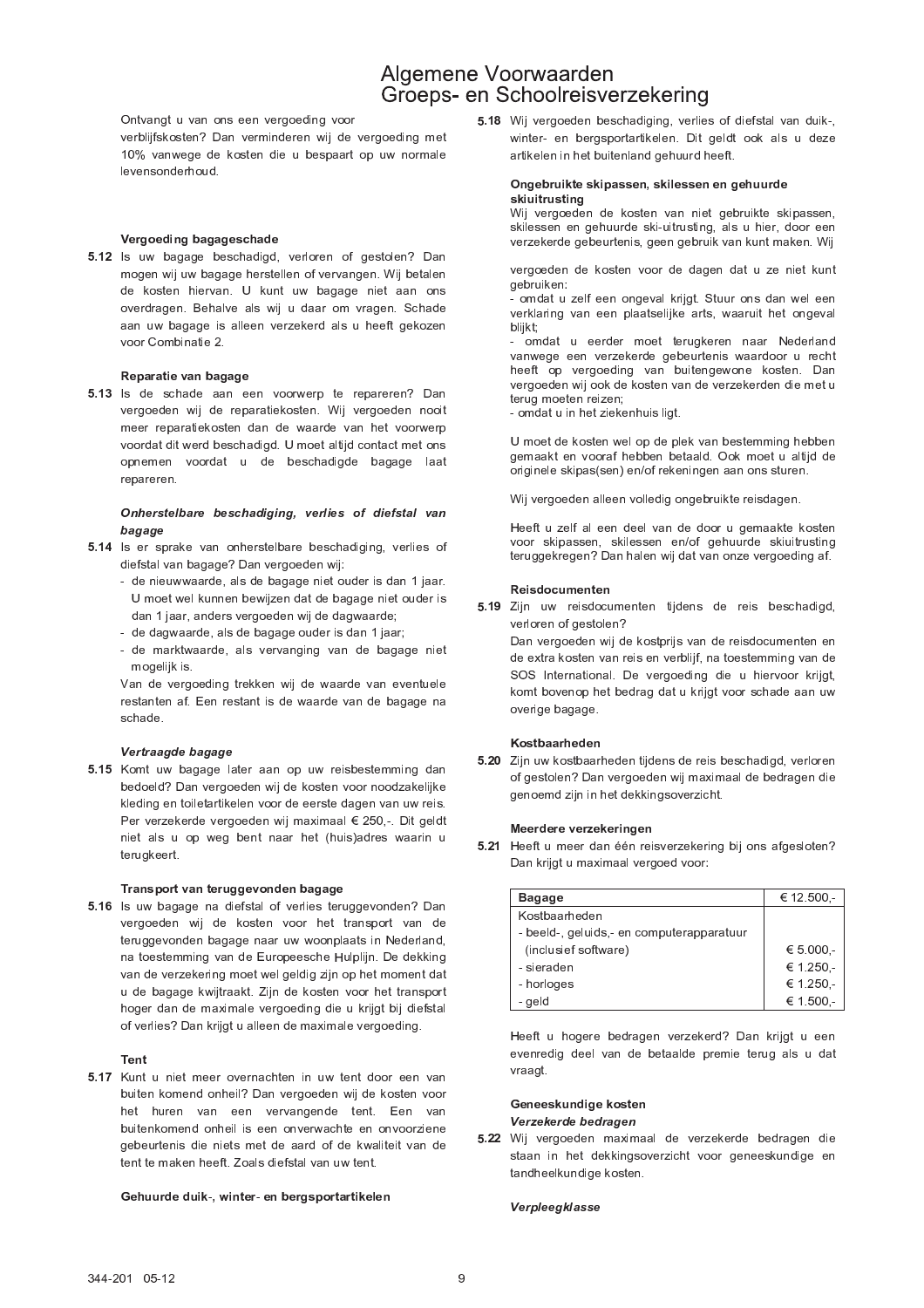$\equiv$  . And the first state of the first state  $\sim$  . The first state of the first state  $\sim$  . The first state of the first state  $\sim$  <sup>+</sup> <sup>6</sup> <sup>6</sup> <sup>9</sup>

## Kwaliteit medische zorg

@ <sup>c</sup> - <sup>7</sup> \* <sup>+</sup> <sup>6</sup> <sup>+</sup> . <sup>9</sup> ling en de goede samenwerking met ziekenhuizen en artsen garanderen. Daarom hebben SOS International en ziekenhuis of door welke arts u zich moet laten hehandelen

# Ongevallen

## Bij overlijden

 $\bullet$  . And a set of the contract of the contract of the contract of the contract of the contract of the contract of the contract of the contract of the contract of the contract of the contract of the contract of the contr <sup>9</sup> <sup>+</sup>  .    .   . , <sup>9</sup> .  <sup>+</sup>    ;

## Bij blijvende invaliditeit

- @ <sup>c</sup> <sup>I</sup> \*   . , <sup>2</sup> <sup>+</sup>  .
- @ <sup>c</sup> <sup>M</sup> <sup>N</sup> <sup>+</sup> <sup>+</sup> <sup>E</sup> <sup>9</sup> ; + <sup>6</sup> <sup>9</sup> ; <sup>D</sup> <sup>9</sup> <sup>+</sup>  . <sup>9</sup> . The contract of the contract of the contract of the contract of the contract of the contract of the contract of the contract of the contract of the contract of the contract of the contract of the contract of the contrac <sup>+</sup> . <sup>+</sup> (toekomstige) beroep of uw (toekomstige) bezigheden. . The set of the set of the set of the set of the set of the set of the set of the set of the set of the set of the set of the set of the set of the set of the set of the set of the set of the set of the set of the set of
- @ <sup>c</sup> <sup>O</sup> \* <sup>6</sup> <sup>9</sup>  . <sup>6</sup>  $\mathcal{L} = \{ \mathcal{L} \mid \mathcal{L} = \mathcal{L} \}$  , and the set of the set of the set of the set of the set of the set of the set of the set of the set of the set of the set of the set of the set of the set of the set of the set of the  $\mathcal{S} = \{ \mathcal{S} \mid \mathcal{S} \text{ is a } \mathcal{S} \}$  . The set of the set of the set of the set of the set of the set of the set of the set of the set of the set of the set of the set of the set of the set of the set of the set of the , and a set of the set of the set of the set of the set of the set of the set of the set of the set of the set of the set of the set of the set of the set of the set of the set of the set of the set of the set of the set <sup>+</sup> <sup>6</sup> <sup>9</sup> <sup>N</sup> gebruiken wij de laatste medische informatie.

## Bij meer dan één ongeval

@ <sup>c</sup> - <sup>Q</sup> <sup>0</sup> .  <sup>+</sup> <sup>+</sup> .  , <sup>+</sup>  . <sup>9</sup> <sup>+</sup> <sup>+</sup> <sup>6</sup> <sup>9</sup> <sup>6</sup>

## Bestaande kwaal

@ <sup>c</sup> / \*     al (geestes)ziek bent? Of door een abnormale toestand <sup>9</sup> ; <sup>6</sup> , <sup>+</sup>  $\mathbf{P} = \mathbf{P} \mathbf{P} = \mathbf{P} \mathbf{P} = \mathbf{P} \mathbf{P} = \mathbf{P} \mathbf{P} = \mathbf{P} \mathbf{P} = \mathbf{P} \mathbf{P} = \mathbf{P} \mathbf{P} = \mathbf{P} \mathbf{P} = \mathbf{P} \mathbf{P} = \mathbf{P} \mathbf{P} = \mathbf{P} \mathbf{P} = \mathbf{P} \mathbf{P} = \mathbf{P} \mathbf{P} = \mathbf{P} \mathbf{P} = \mathbf{P} \mathbf{P} = \mathbf{P} \mathbf{P} = \mathbf{P$ 

## Bestaande invaliditeit

 $\pm$  , and a set of the set of the set of the set of the set of the set of the set of the set of the set of the set of the set of the set of the set of the set of the set of the set of the set of the set of the set of the <sup>9</sup> . § <sup>9</sup> \*  $\mathcal{L}^{\mathcal{L}}$  , and the set of the set of the set of the set of the set of the set of the set of the set of the set of the set of the set of the set of the set of the set of the set of the set of the set of the set of t the contract of the contract of

Overlijden door het ongeval tijdens vaststelling blijvende invaliditeit

 $\equiv$  . As a finite set of the set of the set of the set of the set of the set of the set of the set of the set of the set of the set of the set of the set of the set of the set of the set of the set of the set of the set  $\mathbf{P} = \{ \mathbf{P} \mid \mathbf{P} \in \mathbb{R}^d \mid \mathbf{P} \in \mathbb{R}^d \mid \mathbf{P} \in \mathbb{R}^d \mid \mathbf{P} \in \mathbb{R}^d \mid \mathbf{P} \in \mathbb{R}^d \mid \mathbf{P} \in \mathbb{R}^d \mid \mathbf{P} \in \mathbb{R}^d \mid \mathbf{P} \in \mathbb{R}^d \mid \mathbf{P} \in \mathbb{R}^d \mid \mathbf{P} \in \mathbb{R}^d \mid \mathbf{P} \in \mathbb{R}^d \mid \mathbf{P$  $-$  . The second contract of the second contract of the second contract of the second contract of the second contract of the second contract of the second contract of the second contract of the second contract of the seco .   

## Overlijden door een andere oorzaak dan het ongeval tijdens vaststelling blijvende invaliditeit

 $\equiv$  (see ) and (see ) and (see ) and (see ) and (see ) and (see ) and (see ) and (see ) and (see ) and (see ) and (see ) and (see ) and (see ) and (see ) and (see ) and (see ) and (see ) and (see ) and (see ) and (see ) <sup>9</sup> . . . <sup>9</sup> . , hebben om uit te rekenen hoe hoog de uitkering is

## Wettelijke rente

@ <sup>c</sup> / <sup>7</sup> <sup>N</sup> . . . <sup>9</sup> <sup>6</sup> <sup>6</sup> <sup>9</sup> . , <sup>+</sup> <sup>+</sup>  $\mathcal{L} = \{ \mathcal{L}^{\mathcal{L}} \mathcal{L}^{\mathcal{L}} \mathcal{L}^{\mathcal{L}} \mathcal{L}^{\mathcal{L}} \mathcal{L}^{\mathcal{L}} \mathcal{L}^{\mathcal{L}} \mathcal{L}^{\mathcal{L}} \mathcal{L}^{\mathcal{L}} \mathcal{L}^{\mathcal{L}} \mathcal{L}^{\mathcal{L}} \mathcal{L}^{\mathcal{L}} \mathcal{L}^{\mathcal{L}} \mathcal{L}^{\mathcal{L}} \mathcal{L}^{\mathcal{L}} \mathcal{L}^{\mathcal{L}} \mathcal{L}^{\mathcal{L}} \mathcal$  $\sim$  1  $\sim$  1  $\sim$  1  $\sim$  1  $\sim$  1  $\sim$  1  $\sim$  1  $\sim$  1  $\sim$  1  $\sim$  1  $\sim$  1  $\sim$ Het maximum percentage is 8%.

## Meerdere verzekeringen

 $\equiv$  2  $\equiv$  1.0  $\pm$  1.0  $\pm$  1.0  $\pm$  1.0  $\pm$  1.0  $\pm$  1.0  $\pm$  1.0  $\pm$  1.0  $\pm$  1.0  $\pm$  1.0  $\pm$ 

| Uitkering bij overlijden              |                    |  |
|---------------------------------------|--------------------|--|
| - algemeen                            | € 125.000.-        |  |
| - (winter)sport                       | $\epsilon$ 12.500. |  |
| - zonder helm op een motor of scooter |                    |  |
| rijden                                | $\epsilon$ 2.000 - |  |

| Uitkering bij blijvende invaliditeit  |             |  |
|---------------------------------------|-------------|--|
| - algemeen                            | € 175.000,- |  |
| - (winter)sport                       | € 50 000.   |  |
| - zonder helm op een motor of scooter |             |  |
| rijden                                | € 2.000,-   |  |

. The contract of the contract of the contract of the contract of the contract of the contract of the contract of the contract of the contract of the contract of the contract of the contract of the contract of the contrac and the contract of the con-

## 6 WANNEER KRIJGT U GEEN VERGOEDING?

## Premie niet betaald

 <sup>+</sup> <sup>9</sup> ; .

## Opzet

- $\sim$  3  $\sim$  3  $\sim$  3  $\sim$  3  $\sim$  3  $\sim$  3  $\sim$  3  $\sim$  3  $\sim$  3  $\sim$  3  $\sim$  3  $\sim$  3  $\sim$  3  $\sim$  3  $\sim$  3  $\sim$  3  $\sim$
- $\mathcal{L} = \mathcal{L} \mathcal{L} = \mathcal{L} \mathcal{L} = \mathcal{L} \mathcal{L} = \mathcal{L} \mathcal{L} = \mathcal{L} \mathcal{L} = \mathcal{L} \mathcal{L} = \mathcal{L} \mathcal{L} = \mathcal{L} \mathcal{L} = \mathcal{L} \mathcal{L} = \mathcal{L} \mathcal{L} = \mathcal{L} \mathcal{L} = \mathcal{L} \mathcal{L} = \mathcal{L} \mathcal{L} = \mathcal{L} \mathcal{L} = \mathcal{L} \mathcal{L} = \mathcal{L} \mathcal{L} = \mathcal{L$  $\mathcal{L}=\mathcal{L}=\{1,2,3,4,5\}$  . The contract of the contract of the contract of the contract of the contract of the contract of the contract of the contract of the contract of the contract of the contract of the contract of <sup>+</sup>   ; <sup>6</sup>  $\bullet$  . The first state of the contract of the contract of the contract of the contract of the contract of the contract of the contract of the contract of the contract of the contract of the contract of the contract of the  $\mathcal{S} = \{ \mathcal{S} \mid \mathcal{S} \in \mathcal{S} \mid \mathcal{S} \text{ is a finite number of } \mathcal{S} \}$
- <sup>+</sup> <sup>+</sup> <sup>9</sup>  $\mathcal{L}^{(1)}$  is a set of  $\mathcal{L}^{(1)}$  . The set of  $\mathcal{L}^{(1)}$  is a set of  $\mathcal{L}^{(1)}$  is a set of  $\mathcal{L}^{(1)}$  is a set of  $\mathcal{L}^{(1)}$ schade of gebeurtenis bent. Of als u of een <sup>+</sup>  ;  <sup>F</sup> <sup>6</sup>

## Onjuiste informatie bij de aanvraag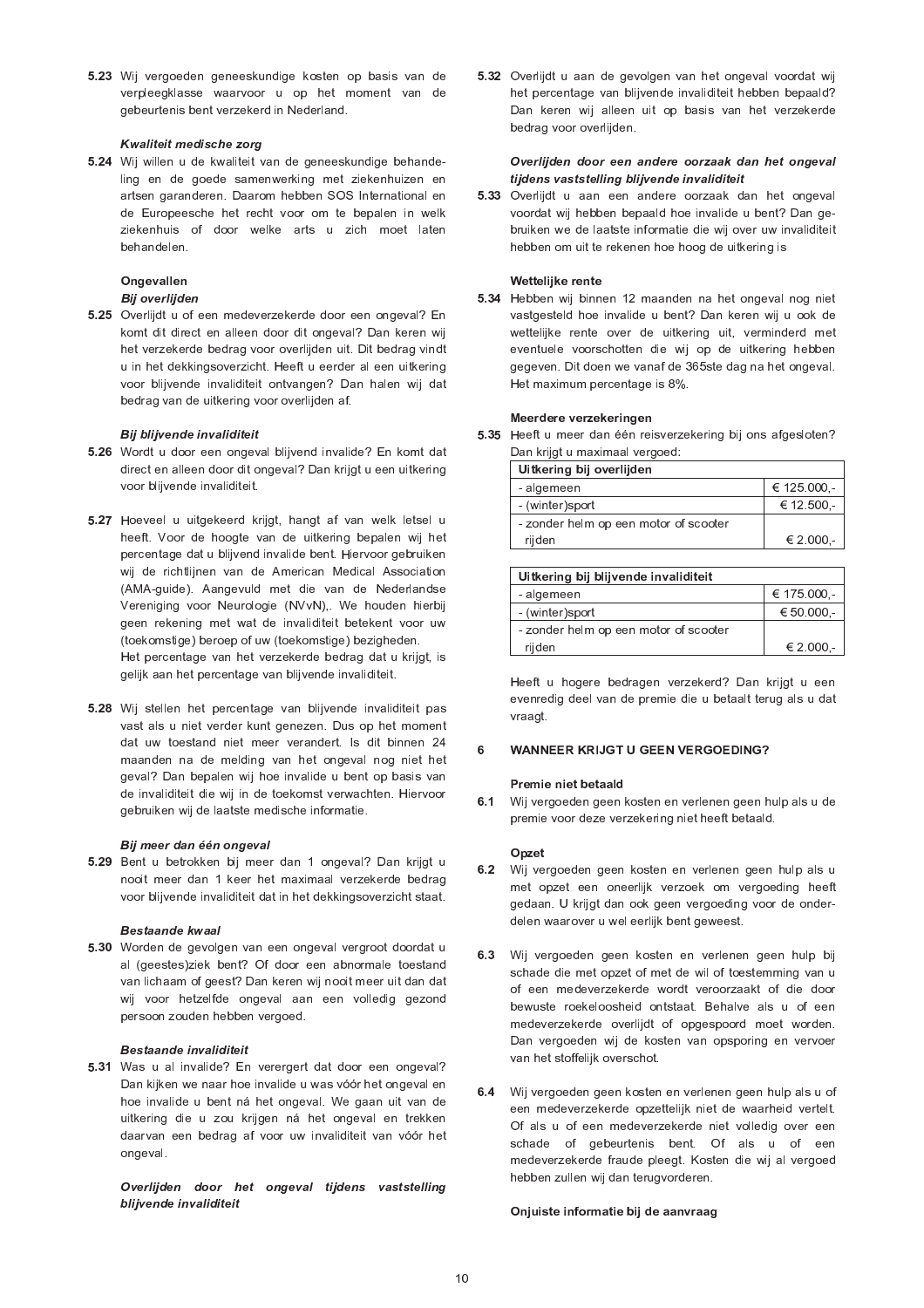- 6.5 Wij vergoeden geen kosten en verlenen
	- geen hulp als u bij de aanvraag van de verzekering niet alle of niet de juiste informatie heeft gegeven over uw situatie, en als wij de verzekering niet zouden hebben gesloten als wij de juiste informatie meteen hadden gehad. Kosten die we al vergoed hebben, zullen wij dan terugvorderen.
- 6.6 Wij vergoeden geen kosten en verlenen geen hulp als u bij de aanvraag van de verzekering niet alle of niet de juiste informatie heeft gegeven over uw situatie, met de opzet ons te misleiden. Kosten die we al vergoed hebben zullen wij dan terugvorderen.

## Misdrijf

6.7 Wij vergoeden geen kosten en verlenen geen hulp bij schade die ontstaat terwijl u een misdrijf pleegt. Of meedoet aan een misdrijf. Of probeert een misdrijf te plegen. Behalve als u of een medeverzekerde overlijdt of opgespoord moet worden. Dan vergoeden wij de kosten van opsporing en vervoer van het stoffelijk overschot.

## Alcohol en drugs

6.8 Wij vergoeden geen kosten en verlenen geen hulp bij schade die ontstaat doordat u of een medeverzekerde onder invloed bent van alcohol, bedwelmende, opwekkende of soortgelijke middelen. Behalve als u of een medeverzekerde overlijdt of opgespoord moet worden. Dan vergoeden wij de kosten van opsporing en vervoer van het stoffelijk overschot.

## Molest, atoomkernreacties, kaping en verbeurdverklaring

6.9 Wij vergoeden geen kosten en verlenen geen hulp bij schade die ontstaat door molest, atoomkernreacties, het bijwonen van een kaping en verbeurdverklaring. Een verbeurdverklaring is het in beslag nemen van voorwerpen door een overheid of andere instantie.

Deze gebeurtenissen zien wij als molest:

- binnenlandse onlusten: georganiseerde gewelddadige handelingen op verschillende plaatsen binnen een staat;
- burgeroorlog: een gewelddadige strijd tussen meerdere inwoners van een zelfde staat:
- gewapend conflict: als staten of georganiseerde partijen elkaar (of de een de ander) bestrijden met wapens of militaire machtsmiddelen, en ook een gewapend optreden van een Vredesmacht der Verenigde Naties;
- muiterij: een georganiseerde gewelddadige beweging van leden van de gewapende macht, die is gericht tegen het gezag waaronder zij gesteld zijn;
- oproer: een georganiseerde plaatselijke gewelddadige beweging, gericht tegen het openbaar gezag;
- opstand: georganiseerd gewelddadig verzet binnen een staat, gericht tegen het openbaar gezag.

## Overschrijden van reisduur

6.10 Wij vergoeden geen kosten en verlenen geen hulp bij schade die ontstaat na de op het polisblad genoemde einddatum. Behalve als uw reis langer duurt door een onvoorziene en onverwachte vertraging buiten uw wil.

## Gevaarlijke werkzaamheden of activiteiten

6.11 Wij vergoeden geen kosten of verlenen geen hulp voor schade die ontstaat tijdens het beoefenen van werkzaamheden of activiteiten die voor u gevaarlijk zijn. Wij doen dit wel als u overlijdt of opgespoord moet worden.

## Sport

- 6.12 Als u voor combinatie 1 heeft gekozen vergoeden wij geen kosten en verlenen geen hulp bij schade die ontstaat door het beoefenen van de volgende sporten:
	- wintersport: elke sport op sneeuw of ijs. Wel verzekerd is
		- sleeën door kinderen tot 14 jaar;
		- schaatsen:
		- langlaufen.
	- bergsport: sport op wegen of terreinen die alleen door ervaren bergsporters of onder leiding van ervaren bergsporters begaanbaar zijn;
	- luchtsport: elke sport in de lucht, zoals parachutespringen, ballonvaren, zweefvliegen, parapente, sport-, ultralight- en microlightvliegen;
	- watersport: behalve duiken elke sport in of op het water met een meer dan normaal risico, zoals rafting, canyoning flottage, hydrospeed, skyboot, wildwaterkanoën en wedstrijdzeilen op zee;
	- overige sporten: elke andere sport met een meer dan normaal risico die niet onder winter-, berg-, lucht- en watersport valt, zoals vechtsporten, rugby, wielerwedstrijden en wedstrijden te paard.

Behalve als u of een medeverzekerde overlijdt of opgespoord moet worden. Dan vergoeden wij de kosten van opsporing en vervoer van het stoffelijk overschot.

De volgende sporten zijn nooit verzekerd:

- iishockey:
- (freestyle) skispringen;
- sneedskiën:
- de voorbereiding op, of deelname aan wintersportwedstrijden, behalve Gästerennen en Wisbiwedstrijden;
- het varen op zee met vaartuigen die niet geschikt of uitgerust zijn voor de zeevaart;
- solovaren op zee.

# Wedstrijden met motorvoer- en motorvaartuigen

6.13 Wij vergoeden geen kosten en verlenen geen hulp voor schade die ontstaat tijdens het voorbereiden op, of deelnemen aan, snelheids-, record- en betrouwbaarheidsritten/-races met motorvoer- en motorvaartuigen. Behalve als u of een medeverzekerde overlijdt of opgespoord moet worden. Dan vergoeden wij de kosten van opsporing en vervoer van het stoffelijk overschot.

## Negeren van verbod of waarschuwing

6.14 Wij vergoeden geen kosten en verlenen geen hulp voor schade die ontstaat tijdens het beoefenen van activiteiten waarbij u met opzet een verbod of waarschuwing negeert. Of als hieraan bijzondere gevaren zijn verbonden. Behalve als u of een medeverzekerde overlijdt of opgespoord moet worden. Dan vergoeden wij de kosten van opsporing en vervoer van het stoffelijk overschot.

## Behandeling buiten Nederland van te voren bekend

- 6.15 Wij vergoeden geen kosten en verlenen geen hulp voor schade die ontstaat door:
	- een ziekte, aandoening of afwijking waarvoor u al voor het begin van de reis in het buitenland onder behandeling was
	- een ziekte, aandoening of afwijking waarvoor u (mede) op reis bent gegaan om behandeld te worden.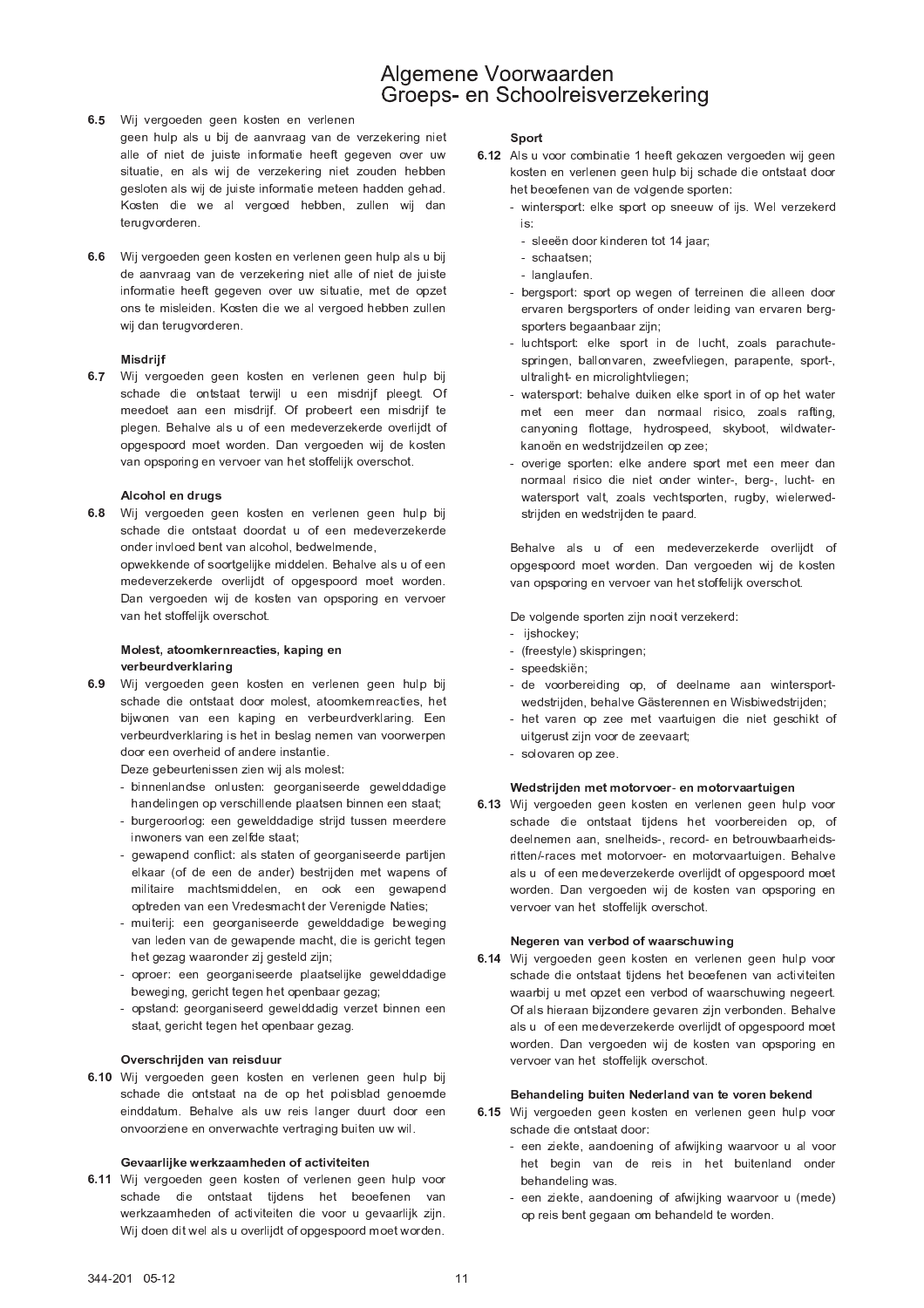## (poging tot) Zelfdoding

6.16 Wij vergoeden geen kosten die (in)direct te maken hebben met een poging tot zelfdoding van u of een medeverzekerde.

Behalve als u of een medeverzekerde overlijdt of opgespoord moet worden. Dan vergoeden wij de kosten van opsporing en vervoer van het stoffelijk overschot.

## Niet verzekerde voorwerpen

- 6.17 U krijgt geen vergoeding bij beschadiging, diefstal of verlies van:
	- bergsport-, luchtsport- en wintersportartikelen, behalve langlaufartikelen.
	- geld. Hieronder vertaan wij gangbare munten, bankbiljetten en cheques.
	- waardepapieren (anders dan geld), creditcards, bankpassen of pinpassen, manuscripten, aantekeningen en concepten
	- abonnementen, seizoenkaarten, pasjes, entreebewijzen en dergelijke die u niet nodig heeft tijdens de reis.
	- handelsgoederen en monstercollecties
	- dieren
	- antieke voorwerpen, kunstvoorwerpen of voorwerpen met een verzamelwaarde.
	- luchtvaartuigen (waaronder val- en zweefschermen) inclusief accessoires en toebehoren.
	- vaartuigen inclusief accessoires en toebehoren. Zeil- en surfplanken, kano's en opblaasbare boten zijn wel verzekerd.
	- (motor)voertuigen, inclusief aanhangers, accessoires en toebehoren. Fietsen, kinderwagens, rolstoelen, sneeuwkettingen, autoradio, imperiaal, bagagebox en fietsdrager zijn wel verzekerd.

## Geen handbagage

6.18 U krijgt geen vergoeding voor beschadiging, diefstal of verlies van geld, kostbaarheden en reisdocumenten als u deze niet als handbagage vervoert als u per bus, trein, boot of vliegtuig reist.

## Sliitage

6.19 Wij vergoeden geen schade die is ontstaan door normaal gebruik. Zoals verroesting, slijtage, verkleuring, veroudering, vervorming, verrotting en chemische aantasting.

## Weersinvloeden

6.20 Wij vergoeden geen schade door langzaam inwerkende invloeden van milieu, zon of weer. Zoals bijvoorbeeld roest of rotting.

## Eigen gebrek

6.21 Wij vergoeden geen schade door eigen gebrek. Zoals een constructiefout van een voorwerp.;

## Lichte beschadiging

6.22 U krijgt geen vergoeding voor beschadiging van voorwerpen als u deze daarna nog normaal kunt gebruiken. Dit geldt ook voor ontsieringen, zoals krassen of deuken.

## Gevolgschade

6.23 U krijgt geen vergoeding voor schade die het gevolg is van schade aan de bagage zelf. Dit geldt niet voor 5.16, 5.17, 5.18, en 5.20.

## Onvoldoende voorzorgsmaatregelen

6.24 U bent verplicht normale voorzorgsmaatregelen te nemen om beschadiging, verlies of diefstal tegen te gaan.

Had u in de gegeven situatie betere voorzorgsmaatregelen kunnen treffen? Dan vergoeden wij de schade niet.

## Onvoldoende to ezicht

- 6.25 Heeft iemand uw geld, kostbaarheden of reisdocumenten gestolen? En heeft u deze zonder toezicht achtergelaten  $in.$ 
	- een ruimte die niet goed kon worden afgesloten?
	- een ruimte die ook geopend kan worden door andere personen dan de verzekerden
	- Dan vergoeden wij de schade niet.

## Geneeskundige kosten Geen onzekere gebeurtenis

- 6.26 Wij vergoeden geen geneeskundige en tandheelkundige kosten:
	- als u voor of bij het begin van deze verzekering al wist dat u deze kosten moest maken.
	- voor een ziekte, aandoening of afwijking waarvoor u al voor het begin van de reis in het buitenland onder behandeling was.
	- voor een ziekte, aandoening of afwijking waarvoor u (mede) op reis bent gegaan om behandeld te worden.

## Nationaliteit land van behandeling

6.27 Wij vergoeden geen geneeskundige en tandheelkundige kosten voor een behandeling in het land waarvan u de nationaliteit bezit als deze te maken heeft met een ziekte. aandoening of afwijking die al voor uw reis bestond of klachten veroorzaakte.

## Geen erkende arts

6.28 Wij vergoeden geen geneeskundige en tandheelkundige kosten als de (tand) arts of het ziekenhuis niet als zodanig erkend is door de bevoegde instanties.

## Geen Nederlandse Zorgverzekering

6.29 Wij vergoeden geen geneeskundige en tandheelkundige kosten als blijkt dat u tijdens de reis niet verzekerd bent voor ziektekosten bij een Nederlandse zorgverzekeraar.

## Ongevallen

## Ziekte

6.30 U of een medeverzekerde krijgt geen vergoeding voor ongevallen (mede)veroorzaakt door een ziekte of door een abnormale toestand van lichaam of geest.

## Niet voldoen aan verplichtingen

6.31 Wij vergoeden geen kosten en verlenen geen hulp als u niet aan uw verplichtingen voldoet. U moet bijvoorbeeld schade proberen te voorkomen of meewerken bij de behandeling van een schade. Uw verplichtingen staan in artikel 8.

#### $\overline{7}$ HOE HANDELEN WIJ UW SCHADE AF?

## Vaststellen en afhandelen van de schade

7.1 Wij stellen vast hoeveel schade u heeft en handelen uw schade af. Dit doen wij met behulp van de gegevens en inlichtingen die u ons geeft.

## **Uitbetaling**

7.2 Wij betalen zo snel mogelijk nadat wij alle gegevens hebben ontvangen die nodig zijn om de schade te beoordelen.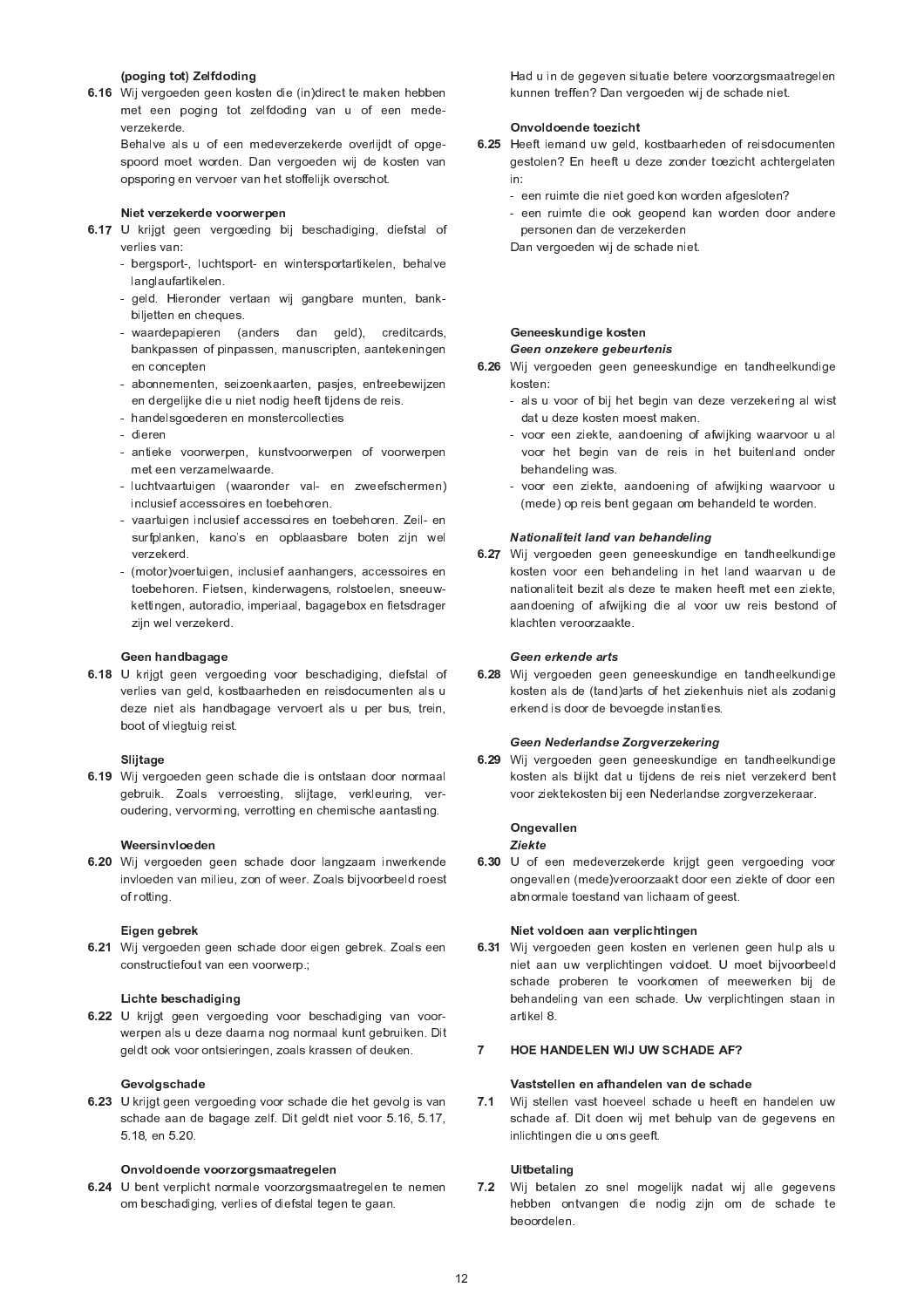7.3 Alle verzekerden hebben recht op vergoeding. Wij betalen de vergoeding aan u, behalve als medeverzekerden schriftelijk bezwaar maken vóórdat wij de vergoeding hebben overgemaakt. Bent u of een verzekerde overleden? Dan hebben de erfgenamen van verzekerde ook recht op vergoeding. Een erfgenaam moet altijd een verklaring van erfrecht kunnen laten zien.

### WAT ZIJN UW VERPLICHTINGEN? 8

Wij wijzen u op uw verplichtingen. Houdt u zich niet aan deze verplichtingen en schaadt u onze belangen? Dan heeft u geen recht op een schadevergoeding.

## Contact opnemen met de Europeesche Hulplijn

Heeft u hulpverlening nodig of gaat u tijdens de reis kosten  $8.1$ maken die u vergoed wilt krijgen? Dan moet u zo snel mogelijk de Europeesche Hulplijn bellen (+31 20 651 5777). Doet u dit niet, dan kan dit gevolgen hebben voor uw vergoeding.

De hulpverlening van de Europeesche Hulplijn wordt uitgevoerd door SOS International.

## Juiste gegevens opgeven en wijzigingen doorgeven

- 8.2 U bent verplicht om ons bij het aanvragen van de verzekering de juiste gegevens te geven. Ontdekken wij achteraf dat de gegevens op uw polisblad niet kloppen? Dan kan dat gevolgen hebben voor de schadevergoeding en de voortzetting van de verzekering. Zo nodig passen wij uw premie en/of de voorwaarden aan of beëindigen wij uw verzekering, eventueel met terugwerkende kracht. U krijgt daarvan bericht.
- 8.3 U bent verplicht om wijzigingen aan ons door te geven. Gebeurt er iets tijdens de looptijd van uw verzekering dat wij moeten weten? Of verandert er iets dat een hoger risico kan opleveren? Dan moet u ons dit op de juiste wijze en binnen 1 maand laten weten.

## Schade voorkomen

8.4 U moet er alles aan doen om schade te voorkomen en te verminderen.

## Schade melden

8.5 U geeft ons alle informatie die wij nodig hebben om te bepalen of u recht heeft op een vergoeding en op welk bedrag

Stuur originele bewijsstukken, gegevens en documenten zo snel mogelijk naar ons of naar de deskundige(n) die wij hebben ingeschakeld.

## Medewerking verlenen

- 8.6 Wij vragen u om mee te werken. Dat betekent dat:
	- u aanwijzingen van ons, onze deskundigen of SOS International opvolgt;
	- u volledig meewerkt aan de behandeling van de schade en onderzoeken:
	- u niets doet wat onze belangen schaadt.
	- u ons alle informatie geeft die nodig is om aan te tonen dat u recht heeft op vergoeding of hulp.
	- u originele bewijsstukken, gegevens en documenten zo snel mogelijk stuurt naar ons of naar de deskundige(n)

die we hebben ingeschakeld. Op verzoek stuurt u bepaalde stukken ook naar SOS International

- u meewerkt als wij een schade op een ander willen verhalen.
- u ons de machtigingen verleent die wij die nodig hebben om de schade te kunnen behandelen.
- Zorg ervoor dat u bij een verzoek om vergoeding uw 8.7 verzekeringsgegevens en rekeningen voor ons beschikbaar heeft. Alle mededelingen en opmerkingen die u hierbij doet, helpen ons om de schade beter vast te stellen en het recht op vergoeding beter te bepalen.

## Ziekte, ziekenhuisopname, ongeval of overlijden **Ongeval of ziekte**

- 8.8 U bent verplicht bij ongeval of ziekte:
	- onmiddellijk geneeskundige hulp te zoeken;
	- alles te doen om zo snel mogelijk te herstellen;
	- u door een door ons aangewezen arts te laten onderzoeken. Wij betalen de kosten hiervan;
	- alle nodige en gevraagde informatie aan de arts door te geven.

## Ziekenhuisopname

8.9 U bent verplicht een ziekenhuisopname als het mogelijk is vooraf, of anders binnen 1 week na opname per telefoon aan de Europeesche Hulplijn te melden.

## **Ongeval of overlijden**

8.10 U of iemand namens u is verplicht om een ongeval of overlijden uiterlijk binnen 24 uur per telefoon aan de

Europeesche Hulplijn te melden. Heeft u een ongeval gemeld, dan bent u verplicht:

- om per brief aan ons door te geven of u hierdoor (mogelijk) blijvend invalide wordt. Dit moet u zo snel mogelijk doen, maar uiterlijk binnen 1 jaar na de datum van het ongeval.
- bij overlijden sectie toe te staan als wij daarom vragen. Wij betalen de kosten hiervan.

## Stuur altijd een schadeformulier op

8.11 U moet bij alle schade altijd een volledig ingevuld en ondertekend schadeaangifteformulier aan ons sturen. Doet u dit zo snel mogelijk, maar uiterlijk binnen 6 maanden na de gebeurtenis.

## **Bagage**

## Aangifte doen bij politie en beheerder

- 8.12 Bij schade door diefstal of verlies moet u:
	- direct aangifte doen bij de politie in de plaats waar de schade plaatsvond. Is aangifte daar niet mogelijk? Dan moet u dit alsnog doen bij de eerste mogelijkheid die u heeft;
	- dit in het hotel of appartement melden aan de directie of de beheerder.

Het schriftelijk bewijs van deze aangiften of meldingen moet u ons toesturen.

## Aangifte doen bij vervoerbedrijf

8.13 Raakt u een voorwerp kwijt tijdens een reis met het openbaar vervoer? Of raakt het beschadigd tijdens de reis? Dan moet u hiervan direct aangifte doen bij bevoegd personeel van het vervoerbedrijf. Ook als u de verdwijning of beschadiging pas thuis ontdekt. Van deze aangifte laat u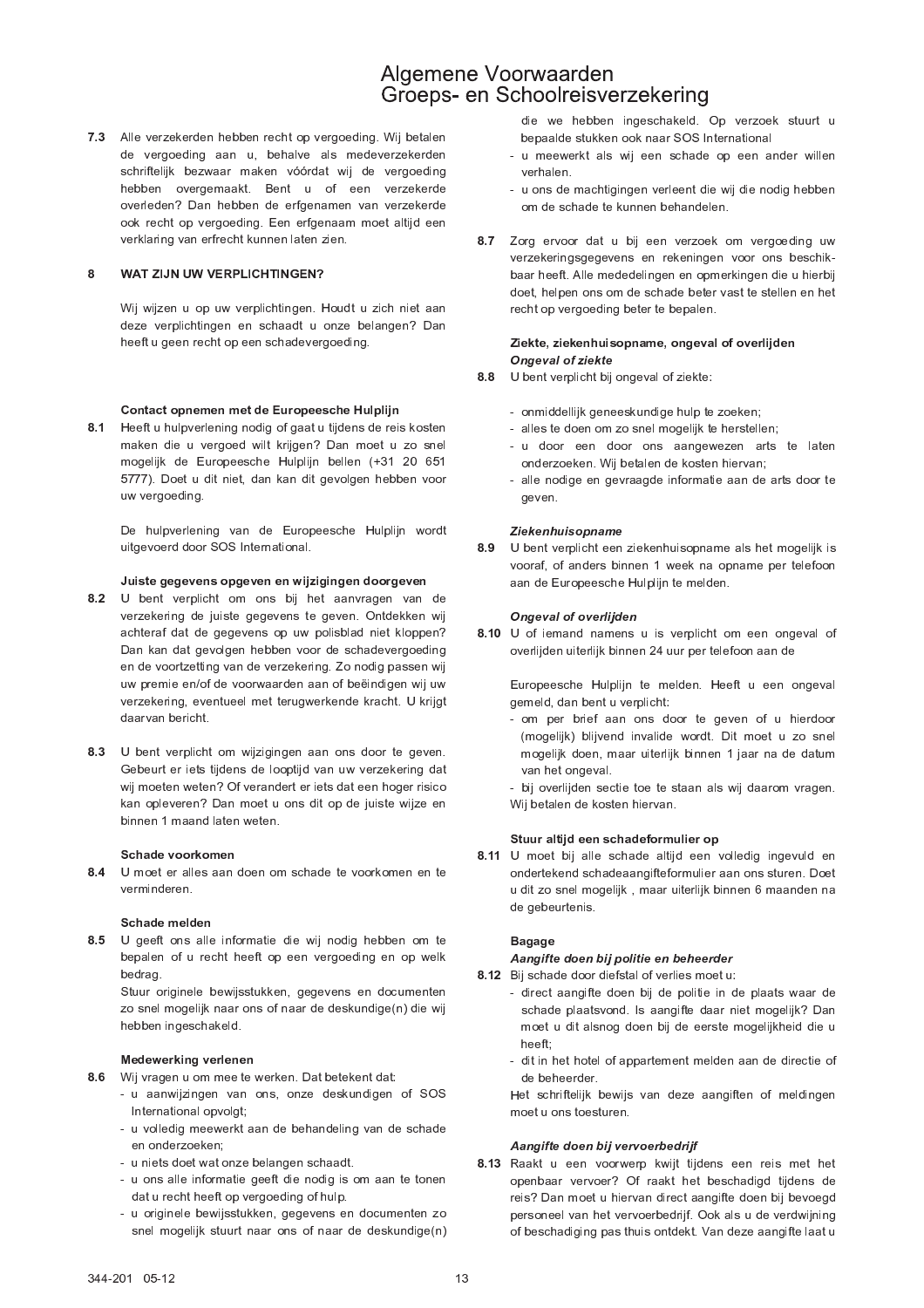een vervoerdersverklaring opmaken die u naar ons toe moet sturen

## Bezit en waarde aantonen en onderzoek toestaan

- 8.14 Bij schade door diefstal moet u het bezit, de waarde en de ouderdom van de bagage kunnen aantonen door middel van originele aankoopnota's, garantiebewijzen, opnamebewijzen van bank of giro, reparatienota's of andere bewijsstukken die wij bij u opvragen.
- 8.15 Bij beschadiging moet u ons in staat stellen de bagage te onderzoeken, voordat reparatie of vervanging plaatsvindt.

## Teruggevonden voorwerpen

8.16 U moet het ons zo snel mogelijk melden als verloren of vermiste voorwerpen zijn teruggevonden. Worden verloren of vermiste voorwerpen binnen 3 maanden na de schadedatum teruggevonden? Dan moet u deze terugnemen en de schadevergoeding aan ons terugbetalen.

## Geneeskundige kosten

- 8.17 U bent verplicht de schade zo snel mogelijk, maar in ieder geval binnen 12 maanden na de schadedatum, aan ons te melden. Als u dit niet doet krijgt u geen vergoeding.
- 8.18 Wij willen u wijzen op uw verplichtingen. Houdt u zich niet aan deze verplichtingen en schaadt u onze belangen? Dan heeft u geen recht op een schadevergoeding.

## Terugbetalen ongedekte kosten

8.19 Rekeningen van ons of SOS International voor diensten en kosten die niet onder de dekking van de verzekering vallen, moet u binnen 30 dagen betalen. Anders kunnen wij tot incasso overgaan. De kosten hiervan zijn voor uw eigen rekening.

#### **BEGRIPPENLIJST**  $\mathbf{Q}$

## Bagage:

- alle voorwerpen die u voor eigen gebruik (of als geschenk) meeneemt;
- alle voorwerpen die u tijdens de reis aanschaft;
- alle voorwerpen die u vooruitstuurt of die nagestuurd worden op het moment dat de verzekering geldig is. U moet hier altijd een bewijs van hebben.

## Familieleden:

- 1e graad: uw echtgenoot of echtgenote of de persoon met wie u samenwoont en met wie u een geregistreerd partnerschap of een samenlevingscontract heeft, ouders, adoptieouders, pleegouders, stiefouders, schoonouders, kinderen, adoptiekinderen, pleegkinderen en stiefkinderen:
- 2e graad: broers, zussen, grootouders, kleinkinderen, schoonzonen, schoondochters, zwagers en schoonzussen.

Geld: geldige betaalmiddelen in de vorm van munten, bankbiljetten en cheques.

Kinderen: uw eigen kinderen, uw geadopteerde kinderen, uw pleegkinderen en uw stiefkinderen.

Kostbaarheden:

- beeld- en geluidsapparatuur (zoals televisie, radio, foto, film, video en dergelijke, inclusief toebehoren en accessoires):
- computerapparatuur (inclusief software);
- autoradiofrontie,
- (auto)telefoonapparatuur (waaronder mobiele telefoons);
- sieraden (dit zijn juwelen, echte parels, voorwerpen van edelmetaal of edelgesteente);
- horloges:
- voorwerpen van bont;
- kijkers en andere optische instrumenten.

Reisgenoot: een persoon met wie u samen een reis en/of verblijf heeft geboekt. Deze persoon staat op het boekingsof reserveringsformulier vermeld, maar niet als verzekerde op uw polisblad.

Reisdocumenten: Documenten die u nodig heeft tijdens de reis:

- paspoorten;
- visa.
- toeristenkaarten;
- identiteits-, kenteken- en rijbewijzen;
- reisbiljetten en campingcarnets.

## Sport:

- wintersport: elke sport op sneeuw en/of ijs.
- bergsport: sport op wegen of terreinen die alleen door ervaren bergsporters of onder leiding van ervaren bergsporters begaanbaar zijn.
- luchtsport: elke sport in de lucht.
- watersport: elke sport in of op het water met een meer dan normaal risico.
- overige sporten: elke andere sport met een meer dan normaal risico die niet onder winter-, berg-, lucht- en watersport vallen.

## Vervoermiddel

- de personen-, kampeer- of bestelauto, motor of scooter met een Nederlands kenteken. Het besturen hiervan moet toegestaan zijn met een rijbewijs A of B. U moet de reis vanuit de woonplaats in Nederland maken.
- de aanhangwagen, toercarayan, youwkampeerwagen, boottrailer, bagageaanhangwagen of zijspan.
- een vervangend vervoermiddel als uw vervoermiddel uitvalt. Ook als het een buitenlands kenteken heeft.

Nieuwwaarde: het bedrag dat u nodig heeft om een nieuw voorwerp te kopen. Het voorwerp is van dezelfde soort en kwaliteit als het oude voorwerp.

Dagwaarde: de nieuwwaarde van het voorwerp min een bedrag voor veroudering of slijtage.

Marktwaarde: de marktprijs van het voorwerp als u dat net voor de schade zou hebben verkocht.

Geneeskundige kosten: de medisch noodzakelijke kosten van:

- artsenbezoek.
- door een arts voorgeschreven behandelingen, onderzoeken en medicijnen
- ziekenhuisopname en operatie
- vervoer naar de dichtstbijzijnde plaats waar u de geneeskundige behandeling kunt krijgen, en terug. Dit vervoer moet plaatsvinden in het land waar verzekerde bij begin van het vervoer aanwezig was.